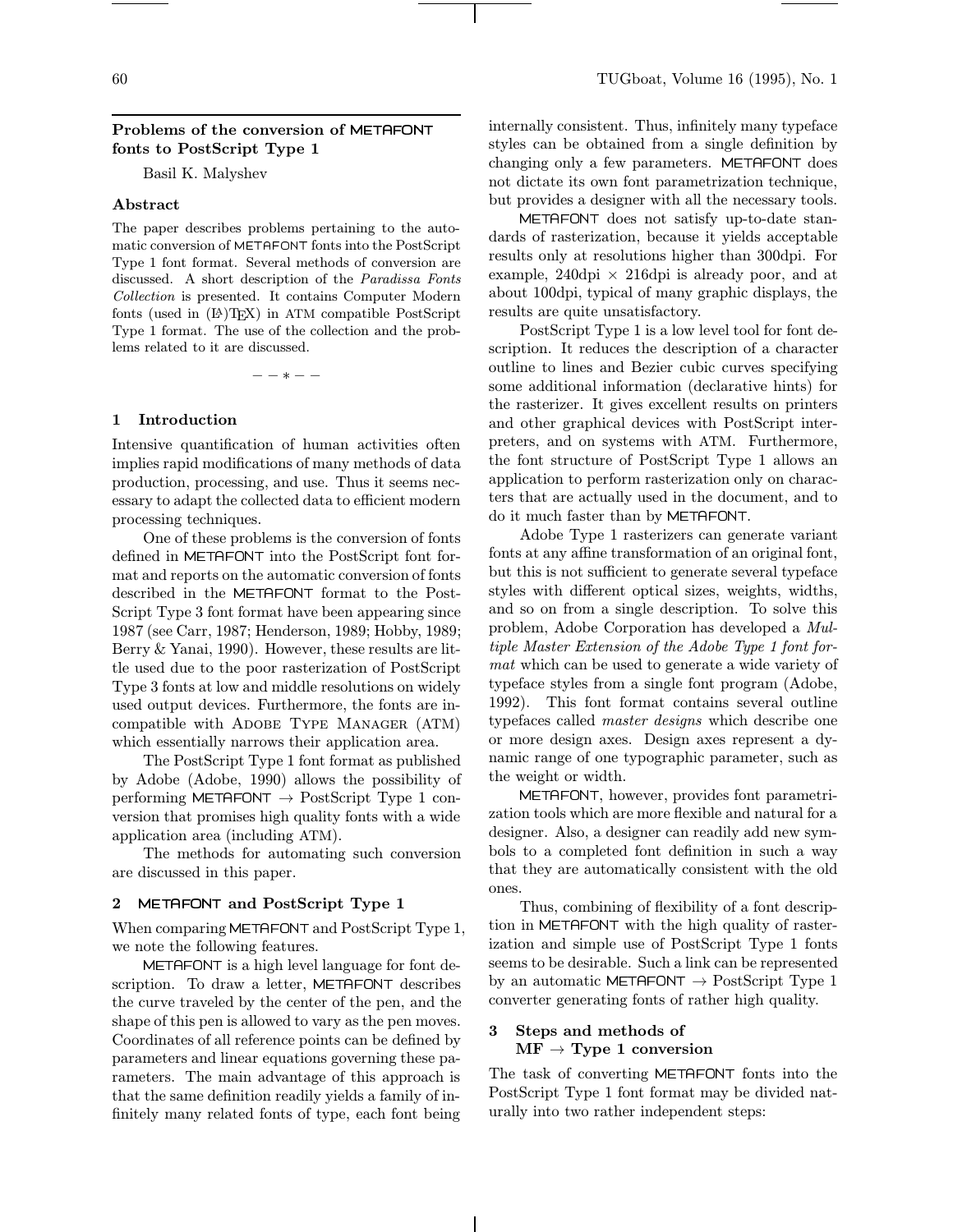

Figure 1: Bezier cubic curve defined by four points

- *extraction of character outlines* from the META-FONT font definitions;
- generation of declarative hints, which help the renderer to make best character rasterization.

The two steps can be performed by using different methods discussed below.

#### 3.1 Extraction of character outlines

Each character in the PostScript Type 1 font is described by an outline specified by a set of lines and Bezier cubic curves. For a Bezier cubic curve four points are used: start point  $(P_1)$ , endpoint  $(P_4)$ , and two control points  $(P_2 \text{ and } P_3)$ , as shown in figure 1. The tangent vectors of endpoints are determined from the line segments  $P_1, P_2$  and  $P_4, P_3$ . The algebraic equation for this curve is:

$$
P(t) = (1-t)^3 P_1 + 3(1-t)^2 t P_2
$$
  
+ 3(1-t)t<sup>2</sup>P<sub>3</sub> + t<sup>3</sup>P<sub>4</sub>

for  $0 \le t \le 1$ .

Note that the labelling used in figure 1 for endpoints and control points will then be conserved for all elements forming character outlines.

Character outlines of high quality PostScript Type 1 fonts should not only describe all glyphs with sufficient accuracy, but also satisfy some important rules formulated in Adobe PostScript Type 1 font format (Adobe, 1990).

- A Points at extremes. An endpoint should be placed at most horizontal or vertical extremes. This means that most curves should not include more than 90 degrees of arc.
- **B** Tangent continuity. Whenever one path element makes a smooth transition to the next element, the endpoint joining the two elements and the Bezier control point associated with that endpoint (for a curve) or the other endpoint (for a line) should all be collinear.
- C Consistency. All character features (stem width, height, spacing, shapes) that are intended to be the same should be exactly the same.
- D Conciseness. Character outline definitions must be as concise as possible, without breaking the other rules.

There are two main approaches to the extraction of character outlines

- generation of character raster images by META-FONT with a subsequent recovering of the outlines by tracing the pixels and approximating the resulting outline by lines and Bezier cubic curves (see section 3.1.1);
- direct extraction of outlines from the META-FONT program with subsequent removal of overlapping elements and geometric optimization of resulted outline (see section 3.1.2).

### 3.1.1 Tracing the pixels of the bitmaps

At first, we need to generate bitmapped fonts by METAFONT. In PostScript Type 1 font format the endpoints and control points are defined on a  $1000 \times$ 1000 grid. To avoid rounding errors after outline scaling, magnification should be chosen so that font design size is rasterized into 1000 pixels. Therefore, the resolution should be chosen as

$$
\langle \text{resolution} \rangle \frac{dots}{\text{inch}} = \frac{72.27 \text{pt/inch} \times 1000 \text{ dots}}{\langle \text{design size} \rangle \text{pt}}.
$$

Thus, the best resolution for the design size of 10pt is 7227dpi. This resolution does not require additional scaling of the resulting outline, and the META-FONT program performs correct coordinate rounding.

It is easy to make METAFONT itself to compute the required magnification by adding

```
pixels_per_inch:=4000 + 3227;
pixels_per_inch:=pixels_per_inch*4pt#;
tmp:=designsize/2.5;
pixels_per_inch:=pixels_per_inch/tmp;
```
to mode\_def macro definition in the local.mf file.

Many programs will reconstruct a raster image outlines by tracing the pixels. However, font generation requires that the outlines satisfy the rules discussed in section 3.1. Below we consider several sets of results, and focus on whether these rules are obeyed or violated.

The software developed by Neil Raine generates the outlines from the bitmaps by tracing the pixels. Graham Toal generated Computer Modern fonts at 3000dpi resolution and produced PostScript Type 3 fonts by using Raine's program. These fonts are available in CTAN in /tex-archive/fonts/cm/pstype3 directory. The examples of these outlines are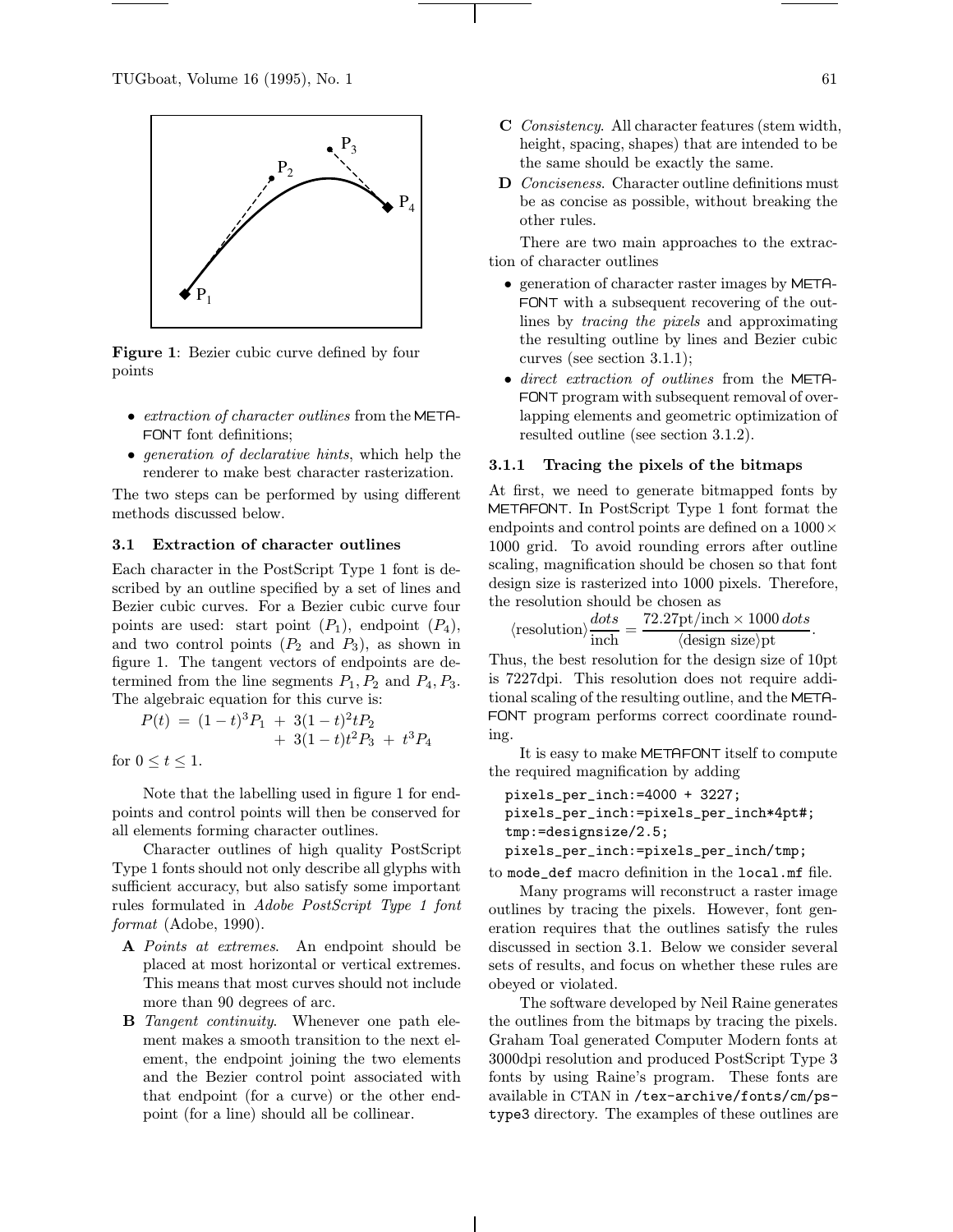

Figure 2: Neil Raine and Graham Toal cmr10 outlines

shown in figure 2. It is easy to see that these outlines suffer from some defects:

- The violation of rule 3.1.A in the letter 'C'. This defect is not occasional, but is common to most curved stems.
- Asymmetrical vertices in the letter 'W' violate rule 3.1.C.
- Bad transitions from arms to serifs in the letters 'A' and 'W'.
- A middle *serif* in the letter 'W' is unsatisfactory.

Karl Berry and Kathryn Hargreaves developed the GNU FONT UTILITIES, and announced them in TEXhax (Volume 92, Issue 8 and 17). These utilities contain a program LIMN which takes the bitmap



Figure 3: cmr10 outlines produced by LIMN from the GNU FONT UTILITIES

fonts and generates outlines by tracing the pixels. The results of their operation are shown in figure 3.

The outlines presented in this figure also have some visible defects:

- The violation of rule 3.1.A in the letter 'C'. Similar to the above example, this defect is regularly repeated.
- Each  $flex$  is split into many short line segments, violating rule 3.1.D.
- Multiple consecutive collinear line segments violate rule 3.1.D.

These outlines, when compared with Toal's, offer some evident advantages, namely the apex of the letter 'A' is symmetrical and the vertices of the letter 'W' are symmetrical and match each other.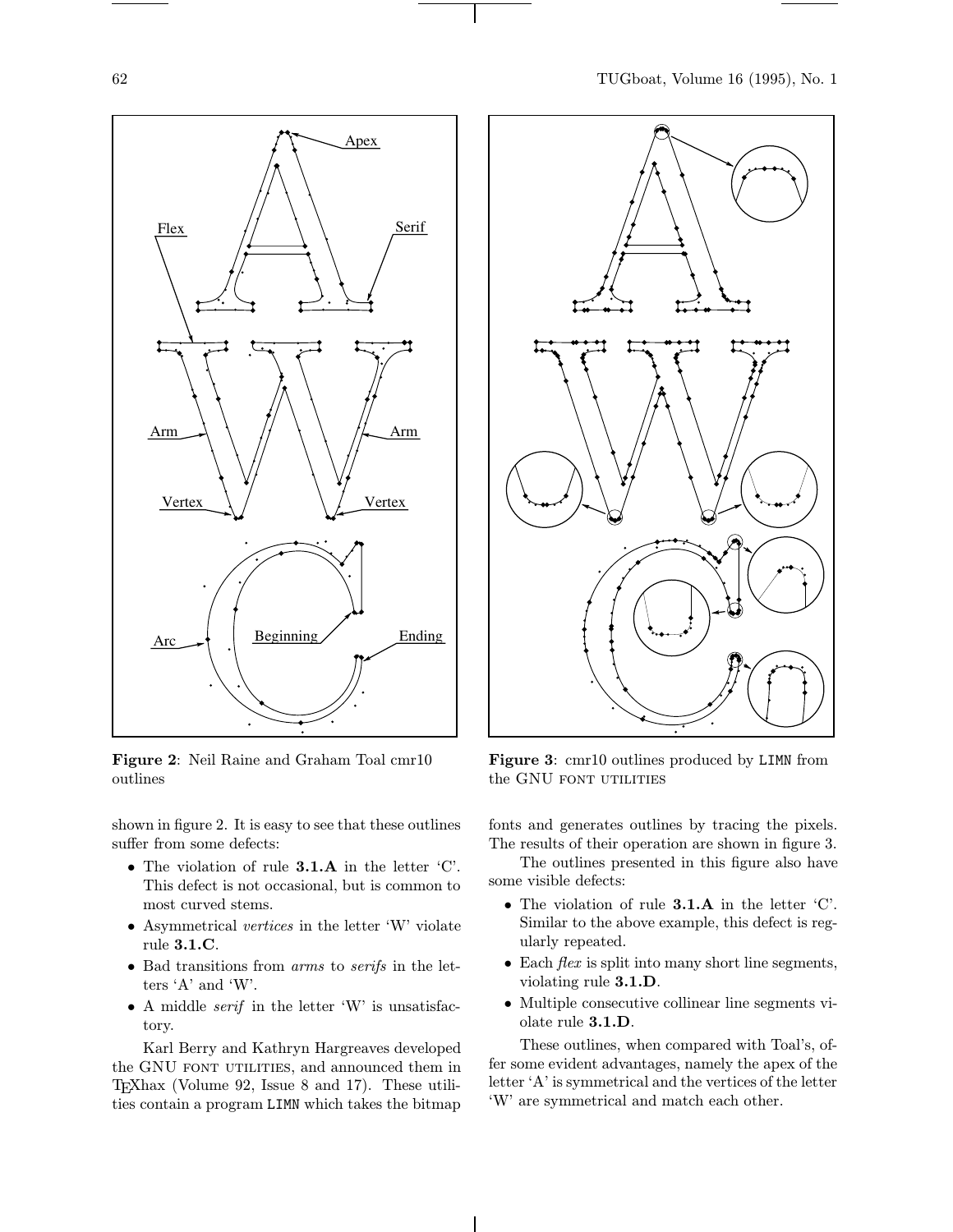

Figure 4: cmr10 outlines produced by FontoGrapher

To make more comparisons, bitmap fonts (at 3613dpi resolution) were traced by FontoGrapher (version 3.5.1). The resolution  $3613\text{dpi} = 7227\text{dpi}/2$ has been chosen because the tracing procedure built in FontoGrapher can break at too high a resolution. The result of this experiment is shown in figure 4. In spite of the fact that rule 3.1.A is satisfied here (having been violated in the above examples), the outlines are not free from some defects:

- The *apex* in the letter 'A' is asymmetrical (violation of rule 3.1.C).
- The vertices in the letter 'W' are asymmetrical and different (violation of rule 3.1.C).
- $Arm serif$  transitions in the letters  $A$  and 'W' are not satisfactory.

Evidently, it is difficult to obey rule 3.1.C when directly tracing raster images. On the other hand, rule 3.1.A seems to be easy to satisfy, and the violation of this important rule in the first two examples could probably be attributed to lack of authors' attention to it.

### 3.1.2 Extraction of outlines from METAFONT

Each program considered in section 3.1.1 exhibits its own defects of outline generation. Besides, there are defects common to all programs, such as poor discovery of *flex* features or bad *serif-arm* transitions.

The information critical for good appearance of characters is evidently lost when tracing an outline on a bitmap. Therefore, the extraction of outlines from METAFONT definitions without raster representation of fonts seems to be more fruitful.

The first attempt at extracting the character envelopes from METAFONT was undertaken by Leslie Carr (1987). Carr's programs take as input the METAFONT log file which contains a description of all the paths that METAFONT traces out in drawing a character. But using this method one should take into account the METAFONT pen shape.

Later Daniel M. Berry and Shimon Yanai (1990) have developed a more successful program, mf2ps, that finds the internally generated METAFONT envelopes, used as the boundaries of the inked region, and uses these envelopes as the PostScript outlines. In both these attempts, PostScript Type 3 fonts have been generated. The outlines generated by the mf2ps program are shown in figure 5.

To present such envelopes for PostScript Type 3 font the mf2ps program reorders cycled subpaths and chooses black and white filling for each of them. This method, although suitable for Type 3 fonts, fails for Type 1.

To produce outlines suitable for Type 1 fonts, all envelope overlapping should be removed. The result of this operation is shown in figure 6. Note that the resulting outlines contain too many consecutive lines and curves split into many pieces. To obtain outlines free from such defects, I have made some geometrical optimization. The result is shown in figure 7.

Now the outlines look significantly better than those in figures 2, 3 and 4. All the rules from section 3.1 have been satisfied. The fragmentation of the inner side of arc in the letter 'C' occurs because of the high (probably too high) accuracy in the approximation of the original shape.

There are some slight peculiarities related to a different encoding of similar shapes. In the letter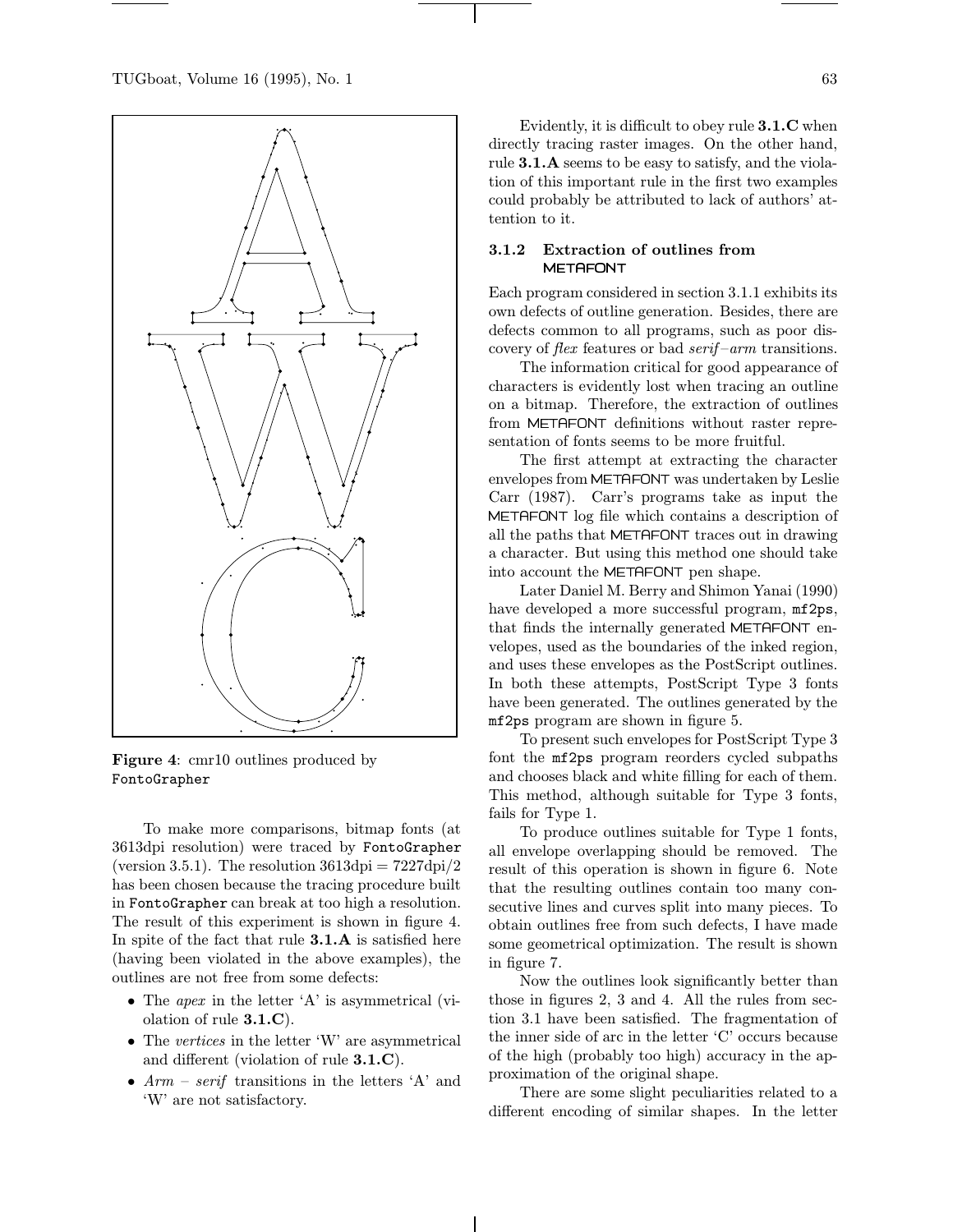





Figure 6: METAFONT envelopes after removing overlapping

'Φ', for example (figure 8), the outline representation is somewhat asymmetrical. The outline itself has a slight asymmetry, but in the process of rasterization its asymmetry of encoding may be exaggerated.

Nevertheless, this method is a step forward in improving the character outlines obtained from the METAFONT font definitions.

# 3.2 Generation of declarative hints

One of the main problems arising in font rasterization on a discrete grid is the conservation of the important geometrical properties of outlines. Identical parts of the letters differently located on the grid may take different shapes in a discrete representation.

In the PostScript Type 1 font format this problem is solved by using declarative hints which indicate where a horizontal or vertical stem occurs in certain coordinates. Those parts of the outlines which appear inside of the so-called stem hints will be rendered by special techniques.



Figure 7: METAFONT envelopes after geometrical optimization

Declarative hints for the outlines obtained at the previous stage can be generated by font editors like FontMonger or FontoGrapher as follows:

- styling the outlines in the form of ATM compatible font format;
- loading the outlines to a font editor;
- saving the completed font on a disk.

As a result, the saved font contains the declarative hints.

The hints generated by FontMonger (version 1.0.4) are shown in figure 9. Comparing these outlines with the original ones from figure 3, it is easy to see that FontMonger has changed the outlines so that rule 3.1.A is satisfied. However, stem hints for the serifs in the letters 'A' and 'W' are missing.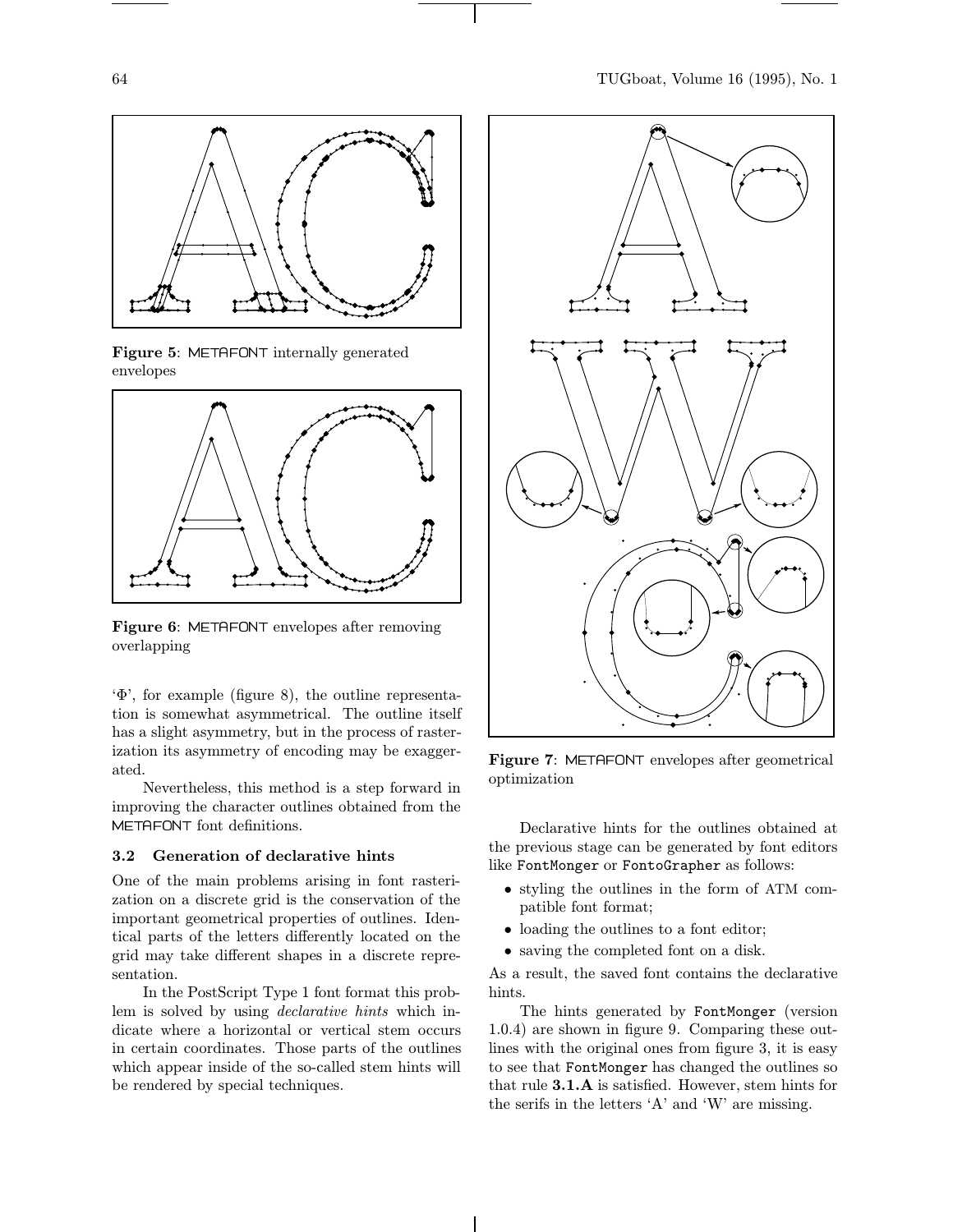

Figure 8: Asymmetrical coding of the like symmetrical form in the letter Φ



Figure 9: LIMN generated outlines hinted by FontMonger

The declarative hints generated by FontoGrapher for the same outlines are shown in figure 10. In this figure the outlines are unchanged, while the hints for the curved stems in the letter 'C' are missing. That is, FontoGrapher does not even try to correct the violation of rule 3.1.A, and this violation has a pernicious effect on its operation. However, unlike the latter case, all hints for the serifs in the letters 'A' and 'W' are found correctly now.

If the outlines are not too accurate (such as those generated by the LIMN program), then the operation of both FontMonger and FontoGrapher is not good enough. However, if a font processed by FontMonger is subsequently processed by Fonto-Grapher, the obtained results can be significantly better (figure 11).

In the case of more accurate outlines directly extracted from METAFONT (figure 7), this approach is quite suitable, but FontMonger can hardly find the serifs (figure 12), while the results obtained by FontoGrapher are quite acceptable (figure 13).

Thus, one can see that FontoGrapher performs hinting somewhat better than FontMonger. Still FontMonger also has an advantage useful for mass conversion of fonts because it has a batch conversion utility.

The Paradissa Font Collection has been created using a homegrown algorithm for generating character hints. This algorithm has been developed especially for processing the outlines generated by the LIMN program. The result of its operation is shown in figure 14 where it can be seen that almost all the hints have been found, but the outlines have not been corrected as in the case of running FontMonger (figure 9).

In the case of outlines directly extracted from METAFONT (figure 7), our homegrown algorithm gives results (figure 15) competitive with those obtained by FontoGrapher (figure 13).

### 4 Paradissa Font Collection

The Paradissa Font Collection has been developed using the outlines generated by LIMN and a specially developed outline filter and hinting algorithm. This font collection is available from CTAN in the

### /tex-archive/fonts/cm/ps-type1/paradissa

directory. The examples of the hinted outlines contained in this collection have already been presented in figure 14.

The Paradissa Font Collection contains:

- Computer Modern, designed by D. Knuth;
- Euler by H. Zapf;
- CM Cyrillic by N. Glonty & A. Samarin;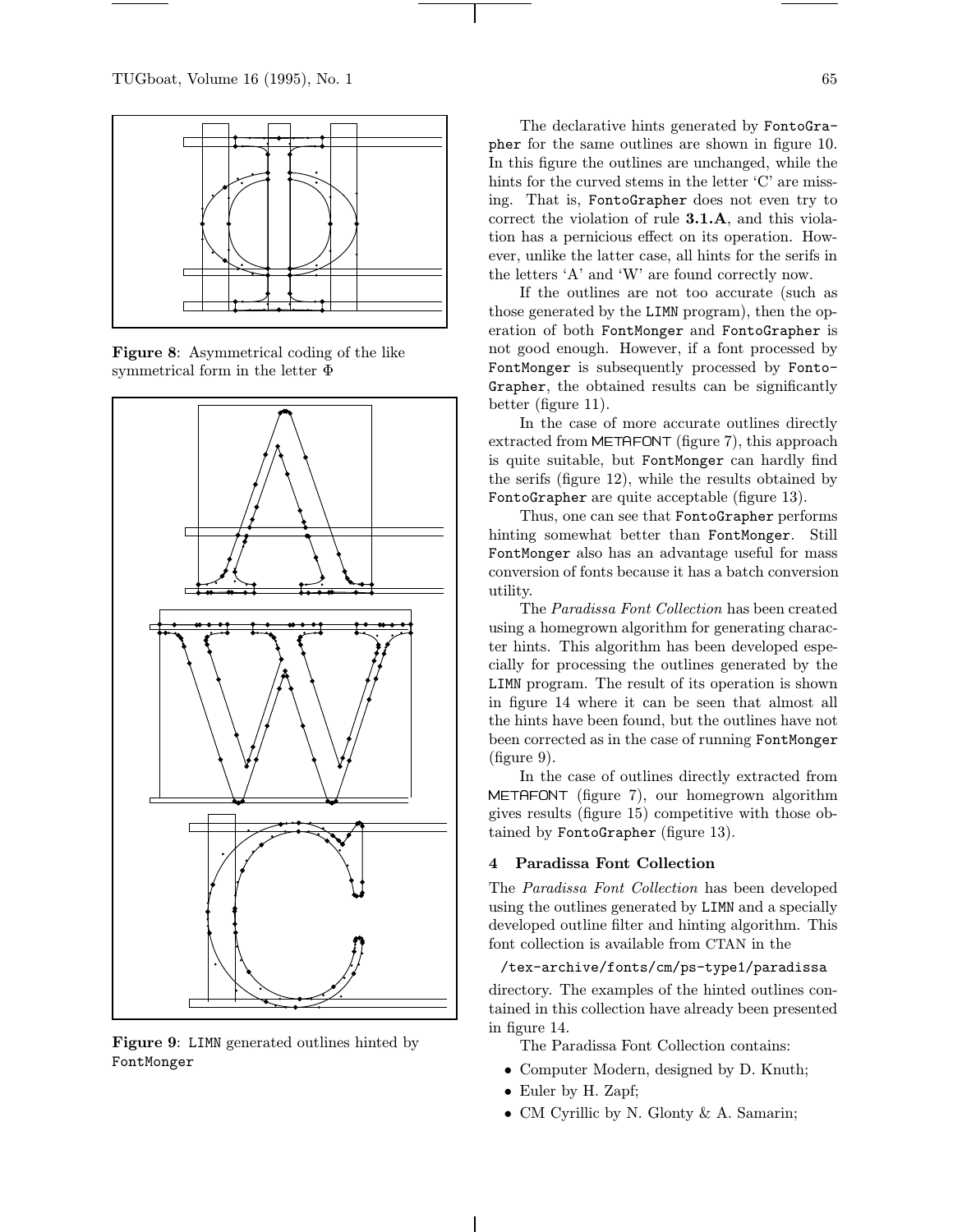

Figure 10: LIMN generated outlines hinted by FontoGrapher

• Special L<sup>AT</sup>EX fonts.

Altogether it contains 165 fonts in ATM compatible PostScript Type 1 format with AFM and PFM files. This set of fonts may be used for printing most  $(E)$ TEX documents. It is used by the Russian-English L<sup>A</sup>TEX version developed and supported by the ProT<sub>EX</sub> group at IHEP.

This collection can be used for

• printing documents on a PostScript printer by using, for example, Rokicki's DVIPS driver. It should be noted that the typesetting of even a simple L<sup>A</sup>TEX document may require a lot of printer memory to download fonts. This problem is solved, for instance, by the commercial program DVIPSONE which uses a special tech-



Figure 11: LIMN generated outlines hinted first by FontMonger and then by FontoGrapher

nique for partial font downloading to conserve the printer's memory.

- printing documents on a large collection of matrix printers by using DVIPS and ghostscript.
- drawing slides on vector plotters by using the PostScript plot.ps program which is supplied with the collection. For drawing documents on HPGL plotters, the ps2hpgl utility can be used. It is available on ftp.mathworks.com host in the /pub/contrib/tools directory.
- displaying documents under MS Windows with ATM by using the commercial DVIWindo program. We also expect that the capability of using Type 1 fonts will be added to Hippocrates Sendoukas' DVIWIN program.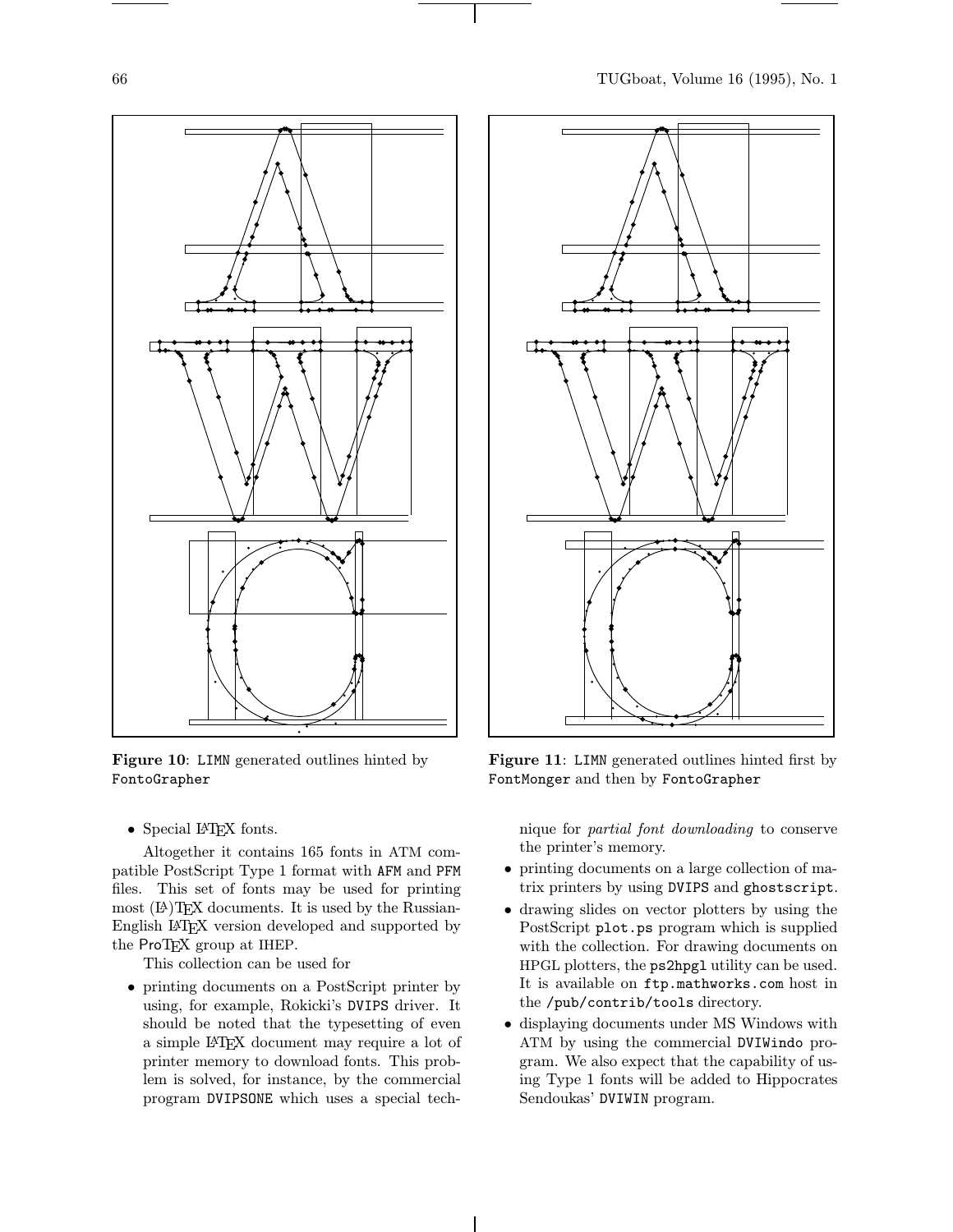

#### References

- Adobe Systems Inc. PostScript Language Reference Manual. Addison-Wesley, 1985.
- Adobe Systems Inc. Adobe Type 1 Font Format. Addison -Wesley, August 1990, Version 1.1.
- Adobe Systems Inc. Adobe Type 1 Font Format: Multiple Master Extensions. Adobe Developer Support, 14 February 1992.
- Berry, Daniel, and Shimon Yanai. "Environment for Translating METAFONT to PostScript." TUGboat 11 (4), p. 525–541, 1990.
- Carr, Leslie. "Of Metafont and PostScript." TEXniques 5, p. 141–152, August, 1987.
- Henderson, Doug. "Outline fonts with METAFONT." TUGboat 10 (1), p. 36–38, 1989.



Figure 12: BKM outlines hinted by FontMonger Figure 13: BKM outlines hinted by FontoGrapher

- Hobby, John D. "A METAFONT–like System with PostScript Output." TUGboat 10 (4), p. 505– 512, 1989.
- Knuth, Donald E. The METAFONTbook. Reading, Mass.: Addison -Wesley, 1986.
- Knuth, Donald E. METAFONT: The Program. Reading, Mass.: Addison -Wesley, 1987.
	- ⋄ Basil K. Malyshev Institute for High Energy Physics, IHEP, OMVT, Moscow Region, RU-142284 Protvino, Russia Email: malyshev@mx.ihep.su